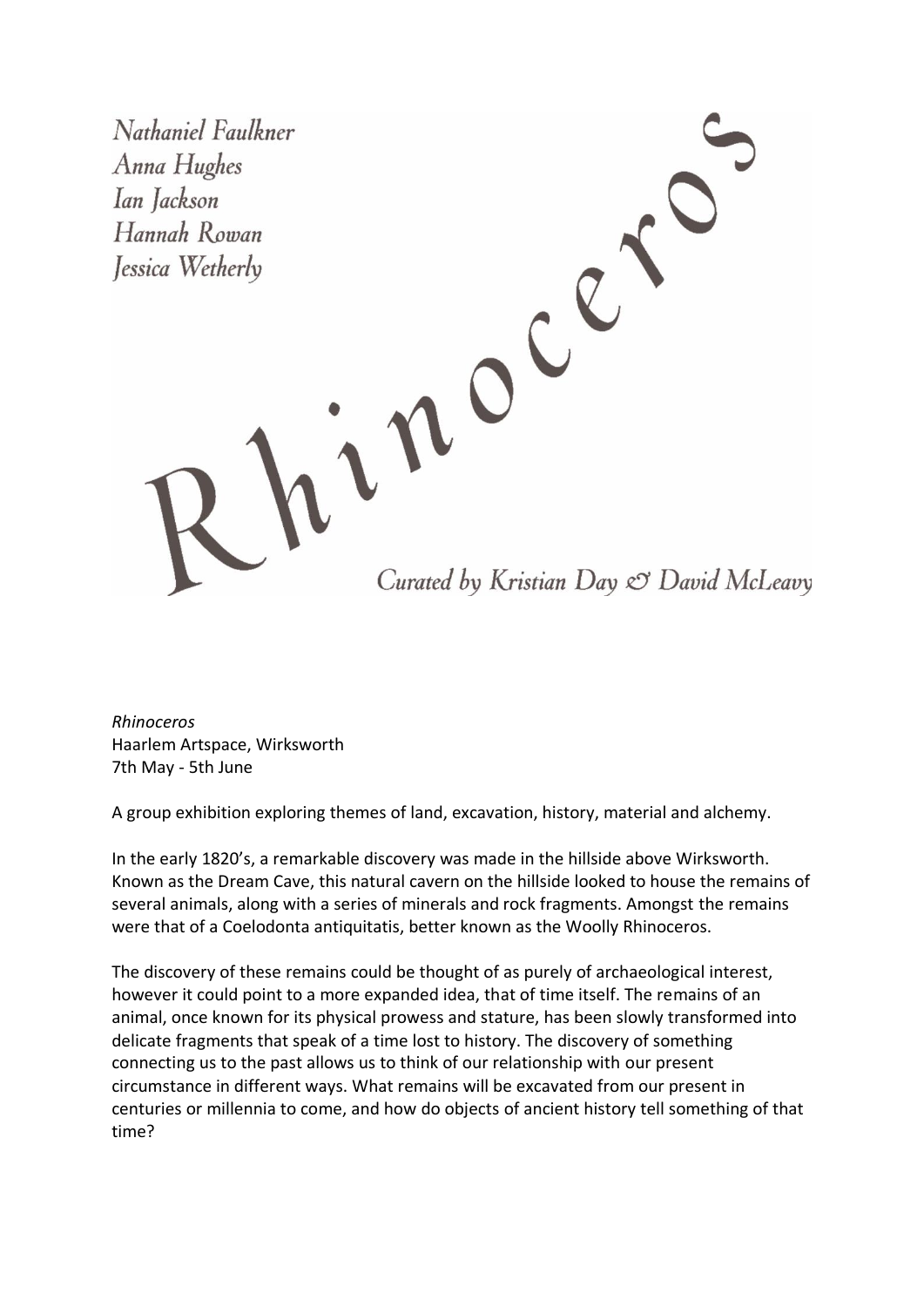This exhibition, which takes its name from the discovery in question, explores our relationship with ideas of excavation, land preservation, history, alchemy and how stories can be told through objects.

New work by Nathaniel Faulkner takes cues from vernacular architecture, a style which is characterised by the use of construction materials and traditions specific to its particular location. A small geometric glass vessel hold models of spaces, stemming from examples of sun and sweat lodges, often sites for purification ceremonies, but also a space for magic and ritual. Sharing some similarities to musings around uses of the Dream Cave, Faulkner's studies present themselves miniature sites for transformation.

Anna Hughes' work appears to be fragments from buildings lost to ruin, or tablets used in ritual activity. Hughes has been fascinated with ancient markings carved into stone, whether they are protective symbols, masons marks, mediaeval or modern graffiti. Being able to trace the small personal scale of a human hand inscribing a sign suspends that specific moment in time. Rather than a purposeful or antagonistic defacement, this form of mark making as a gesture seems triumphant, like a proof of being a part of something, a pilgrimage, a symbol of allegiance or respect for a specific site. These ritual inscriptions catalyse a kind of magic spell upon the surface of the stone that might pass on to anyone that notices them.

In *Farmer's Tan*, Ian Jackson makes direct reference to crop circles, a common agricultural scene in rural pastures, but presents these somewhat temporary arrangements in a more permanent printed format. The colours speak to the slow alteration of skin pigment through exposure to the sun; the farmer tanning their body in the heat of the sun. Departing towards something more architectural, in *Making Something That Fits*, Jackson re-orders fragments used as templates, allowing skilled stonemasons the chance to recreate damaged elements of York Minster. These Zinc plates could be seen as a way of trying to freeze history, a manual of sorts to ensure the style and craft of a particular period is held in place, suspending the story of the Minster for future generations.

Hannah Rowan's work makes us consider time and how objects of nature can warp, change and be malleable through processes of melting, pooling and reforming. In *Flowing as Frozen II*, a glass vessel appears to flow and drip into a copper tray littered with salt crystals. Seemingly suspended in both solid and liquid state, the work hints at time passing, materials shifting and matter transforming. *Aloe & Tentacle* are ceramic versions of living fragments, both plant and animal, these fragments are used to perceive and adapt to the world. These works, along with a cast of a ram's horn suspend something in a frozen state, at least to the perception of human time, however, similar to the remains found locally, these are also subject to change in deep time.

Jessica Wetherly's work reflects on the mixture of our wild and industrial landscapes, observing the ubiquity of human effect on the landscape and exploring the invisible language of electromagnetic waves in the natural world. The main symbol found within some of Wetherly's work is the raven, slightly oversized with a direct forward facing gaze. The raven symbolises intelligence, magic and mystery within many cultures but they also have the quality of the mischievous trickster. The somewhat mystical relationship between